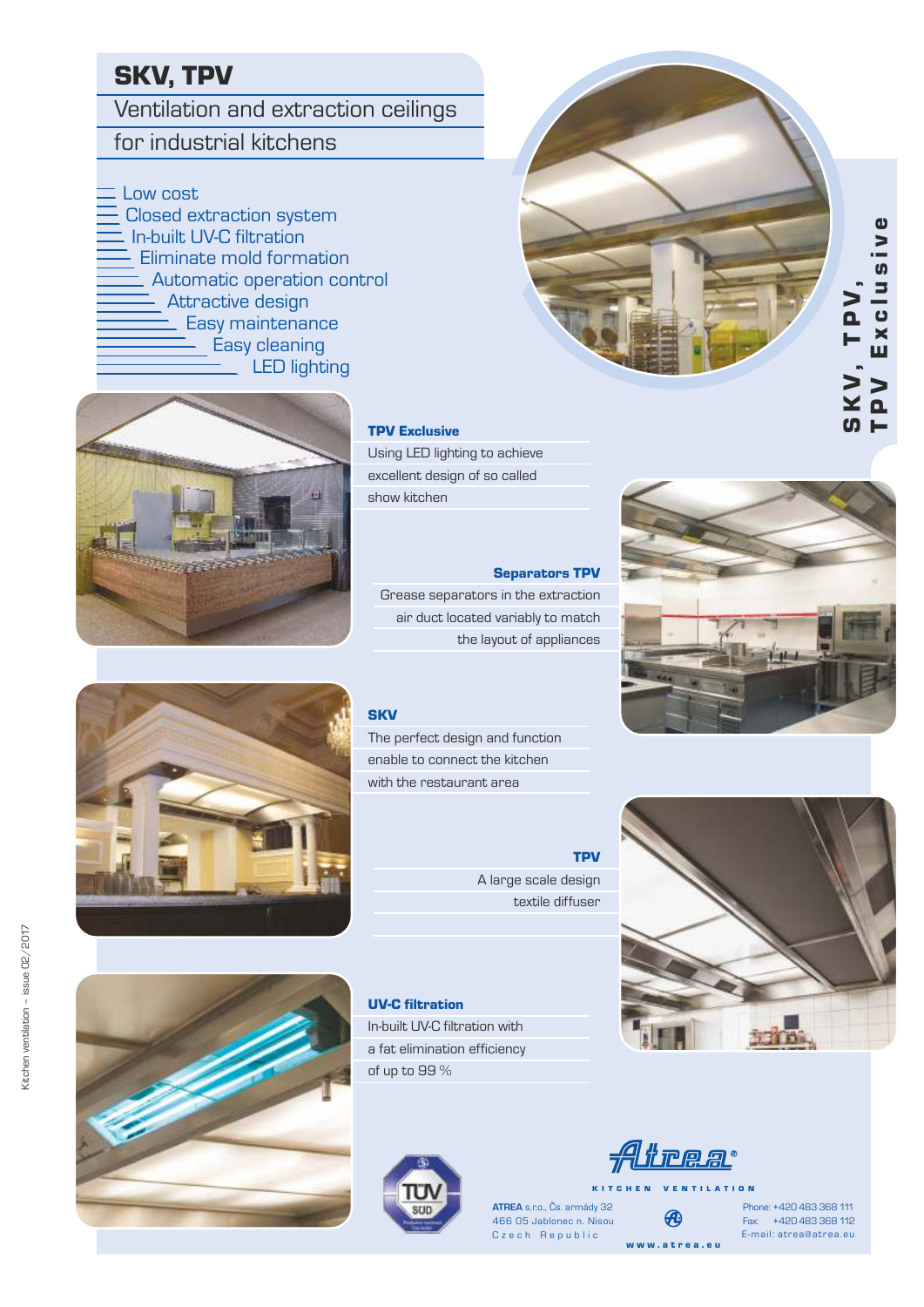# DESCRIPTION

### A P P L I C A T I O N

Ventilation and extraction ceilings are intended for industrial cooking facilities. They are especially suitable for kitchens with appliances located separately across the entire area, which would make the installation of individual extractor hoods costly and complicated, with unesthetic supply and exhaust ductwork. They are also suitable for spaces with low or vaulted ceilings where extractor hoods cannot be fitted at all.

Ceilings can also be used in other facilities with high requirements for design and uniform extraction and lighting, such as open kitchens and catering counters etc.

## GENERAL DESCRIPTION OF THE SYSTEM

#### Closed ventilation systems

The closed system of ventilation and air-conditioning ceilings is made up of a network of extraction, collection and supply ducts. As standard they include transparent false ceilings with fluorescent tubes fitted on top of them. The construction of ventilation and air-conditioning ceilings meets VDI 2052 (Germany) regulations in effect on kitchen ventilation.

#### Supply air ducts

False ceiling components are made of steel. The bottom surface is a large-area microperforated fabric diffuser. The central version uses perforated stainless metal.



#### Extraction ducts **TPV**

As standard, ducts have a triangular profile. False ceiling parts are made of stainless sheet metal 1 mm thick. Optionally with UV-C filration.



#### Transparent false ceilings SKV – arched TPV – flat

polycarbonate boards 6 mm thick<br>mounted in steel concave frames and covered with stainless strips.<br>
The frames are fixed hermetically  $\overbrace{\phantom{a}}^{a}$  a stainless grid and the side of The frames are fixed hermetically  $\sim$  a stainless grid and using locks via rubber seals the extraction duct. using locks via rubber seals to the extraction duct side.

# TPV Exclusive – tensioned foil

False ceiling is made of uniform translucent foil to achieve design light effect.



False ceilings are made up of insulated<br>
False ceilings are made up of insulated<br>
polycarbonate boards 10 mm thick<br>
polycarbonate boards 10 mm thick mounted in a sealed stainless frame.<br>Individual modules are laid on





#### Lights

Lights are standard components of the closed system of ventilation and air-conditioning ceilings. ATREA draws up a light installation layout and the customer then adds requirements for controls (the position and type of switches, cabling routes, zoning) and the lights are installed as part of the ceiling project according to CSN 360450 for Class B and C work. **The calculation** of lighting power is based on the minimum level of illumination of 500 lx on the work top in keeping with health requirements for kitchen work areas. The light transmission coefficient of the transparent fillers is assumed as  $t = 0.9$ . As standard cover-free fluorescent tubes with a reflector or cover-free special LED lights are used.



### Installation

SKV and TPV ceilings (i.e. extraction and supply ducts) are suspended from ceiling structures using threaded zinc-coated suspension rods M8 or M10.

The rods are fixed into the ceiling with anchors (expansion anchors, wall plugs), each with a loading capacity of at least  $P = 1.0$  kN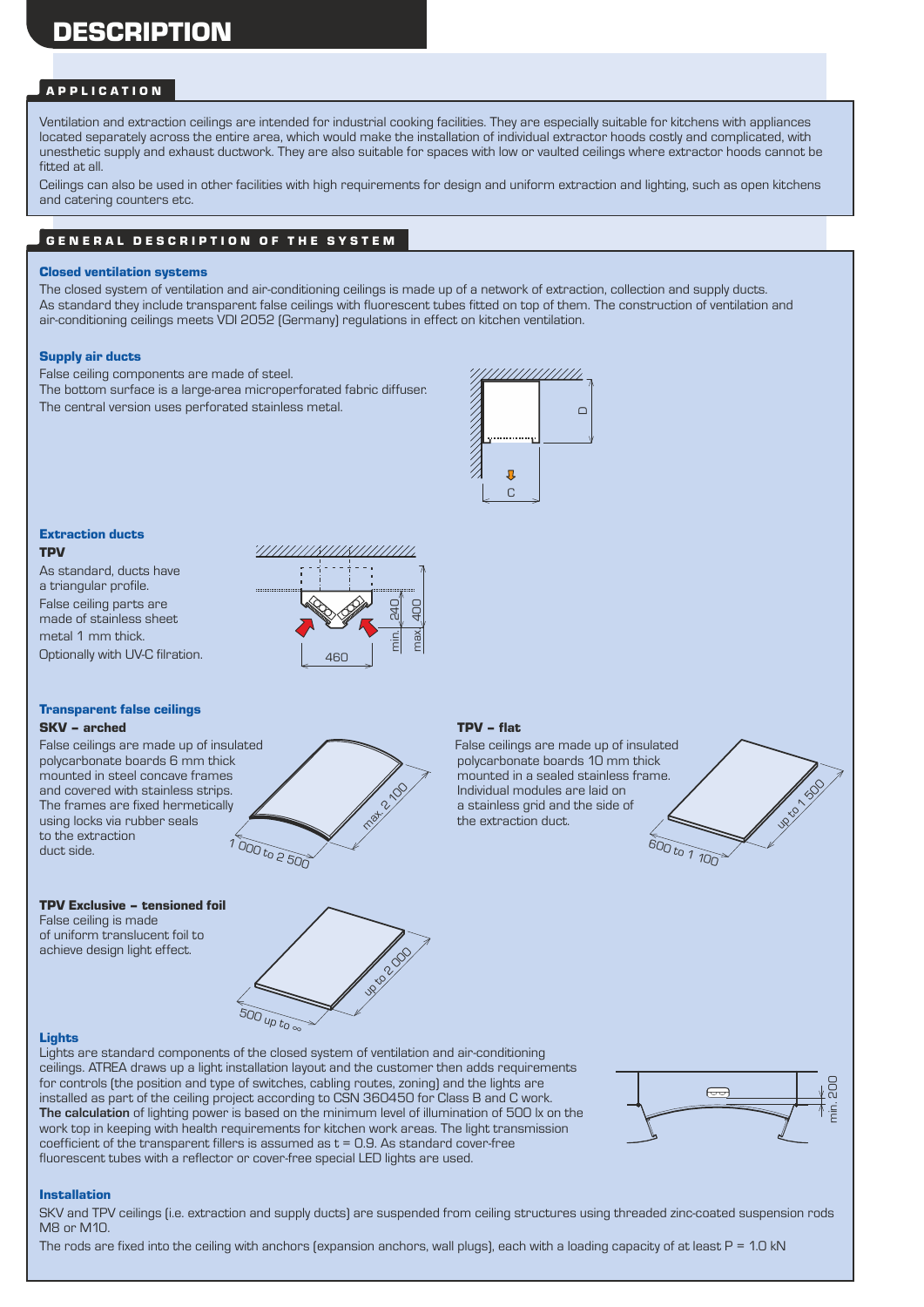# **DESCRIPTION**

## GENERAL DESCRIPTION OF THE SYSTEM

#### Mechanical filtration – Cassette filters

Cassette grease filters are fitted on the side of extraction ducts. They are made of layered expanded metal in a 500 x 175 mm stainless sheet metal frame. If supplied with UV-C filtration, the grease filter additionally contains stainless lamellas to increase the efficiency of filtration and separate the UV-C filtration function from occupancy areas. The space between filters has stainless sheet metal plugs. **The number** of grease filters is calculated based on the extraction air volume so that flow rates through one filter are within optimum  $w_{\text{opt}}$  according to the graph (i.e.  $V_{\text{opt}} = 200 - 250 \text{ m}^3/\text{h}$ ).

**The layout** of grease filters in the kitchen should match the layout of kitchen equipment. The advantage is that the filters can be repositioned across the entire length of extraction ducts if the layout of kitchen equipment is altered.

UV-C filtration technology – Exhaust air extraction without odour and grease generated during cooking. The system is designed based on the determined extraction capacity, the type of equipment and the efficiency of mechanical filtration which is not to fall below 75 %. If all conditions during the system design stage are met, the efficiency of residual grease elimination is up to 99 %.

#### How UV-C technology works

- As exhaust air runs through mechanical filtration (grease filters 500 x 175 mm) 80 % of grease particles are eliminated
- Exhaust air runs through UV-C lamps
- UV-C lamps create ozone in surrounding air
- As ozone reacts with organic compounds (greases), these oxidize or are destroyed in a cold burning process
- All that is left in exhaust air after oxidation is water vapour,  $CO_{2}$  and traces of fine powder (so-called polymerized wax)

#### Why use UV-C technology

- The entire system is maintained perfectly clean and does not age
- Odourless exhaust air
- Significantly lower cleaning and maintenance costs
- A minimum risk of fire
- The most stringent criteria and requirements for clean environments are met

#### Planning documents

- The facility's ground plan with the layout of kitchen equipment
- Kitchen equipment parameters
- The parameters of the ventilation and air-conditioning ceiling (designed by ATREA)

#### **w (m/s) 250**  $V_1$   $(m^3/h/pc)$ Pressure drop ∆p<sub>f</sub> (Pa)<br>C<br>C 10 **Filter 500 x 175 x 15 mm** 0  $\overline{O}$ 0,65 0,8 160 200 **Permitted** area w **Optimum** area w  $1<sub>0</sub>$ **(clean)**  $\cup$ **Pressure drop of a single filter - Δp**<sub>F</sub>

**Front speed and flow rate of a single filter**

#### UV-C light types for SKV and TPV ventilation and air-conditioning ceilings:



#### An example of fitting UV-C lights into TPV ceiling extraction ducts:

**Option 1: Installation directly below the drain pipe connecting port**



**Option 2: Installation uniformly downstream mechanical filtration**





## Sample UV-C filtration diagram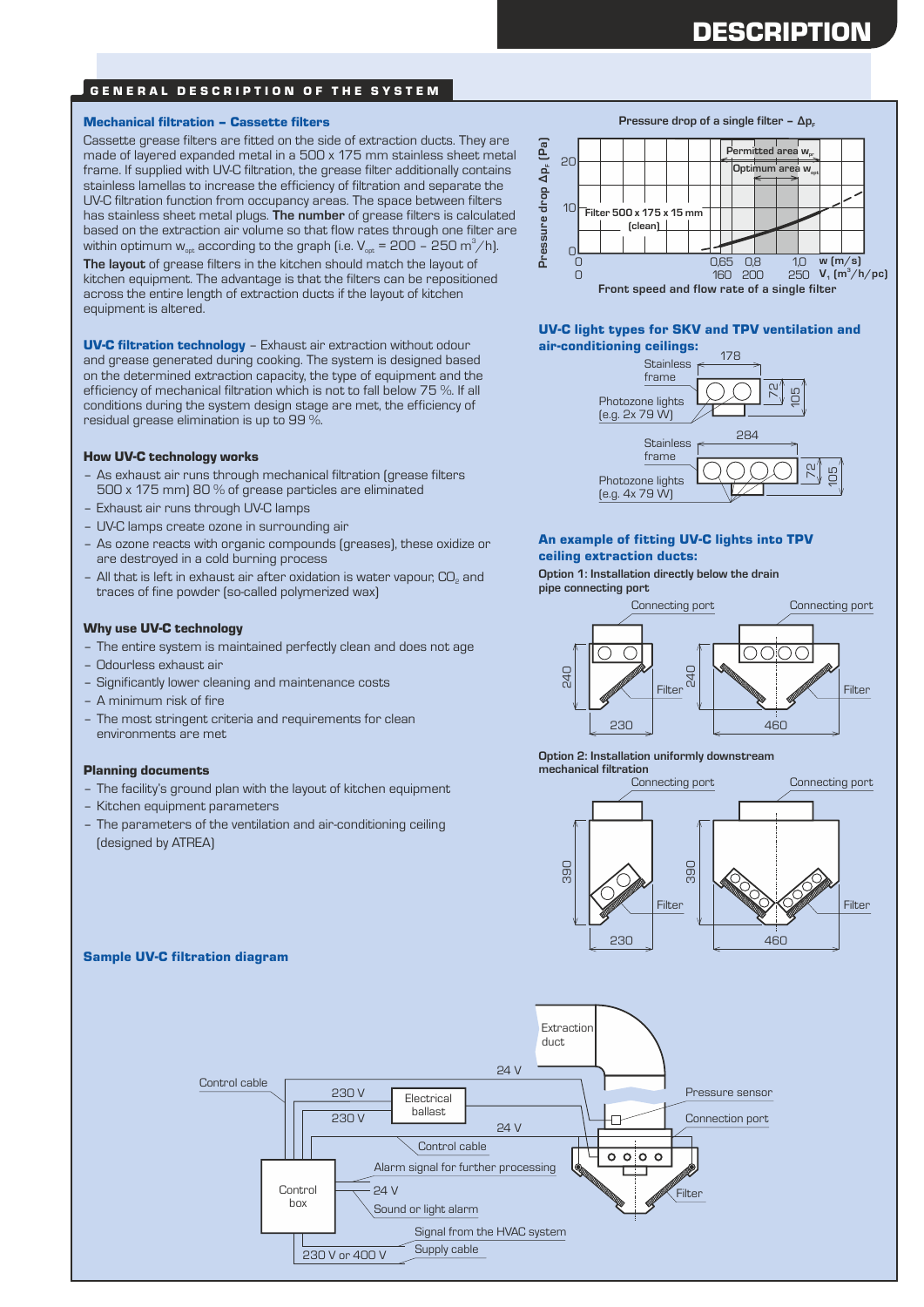# AVAILABLE TYPES

# AVAILABLE VENTILATION CEILING TYPES - GENERAL DESCRIPTION

SKV and TPV ventilation and air-conditioning ceilings are versatile modular systems with high layout and constructional flexibility.

There are three types – A, B and C – that differ in the way they are connected to collection and supply ducts.

# Type A: Integrated system with transparent false ceilings and UV-C filtration

This system is designed for all kitchens demanding the maximum level of exhaust air filtration efficiency; as standard it is fitted with UV-C filtration.



# Type B: Integrated systems with transparent false ceilings

Extraction, collection and supply ducts are installed horizontally. These systems are used in low spaces.



#### Type C: Systems with overhead ductwork

Extraction and supply ducts are connected to collection ducts vertically from the top. These systems are used in higher spaces; they are suitable for large-area kitchens and when existing spaces require lowering.



#### Legend

- 1. Transparent false ceiling
- 2. Grease filters
- 3. Interjacent inserts
- 4. Extraction duct
- 5. Collection duct
- 6. Cleaning and inspection openings
- 7. Supply duct
- 8. Large cross-section outlets
- 9. Fluorescent lights
	- 10. \*Overhead extraction ducts
	- 11. \*Overhead supply ducts 12. \*UV-C filtration
	-
	- \*) not supplied with TPV as standard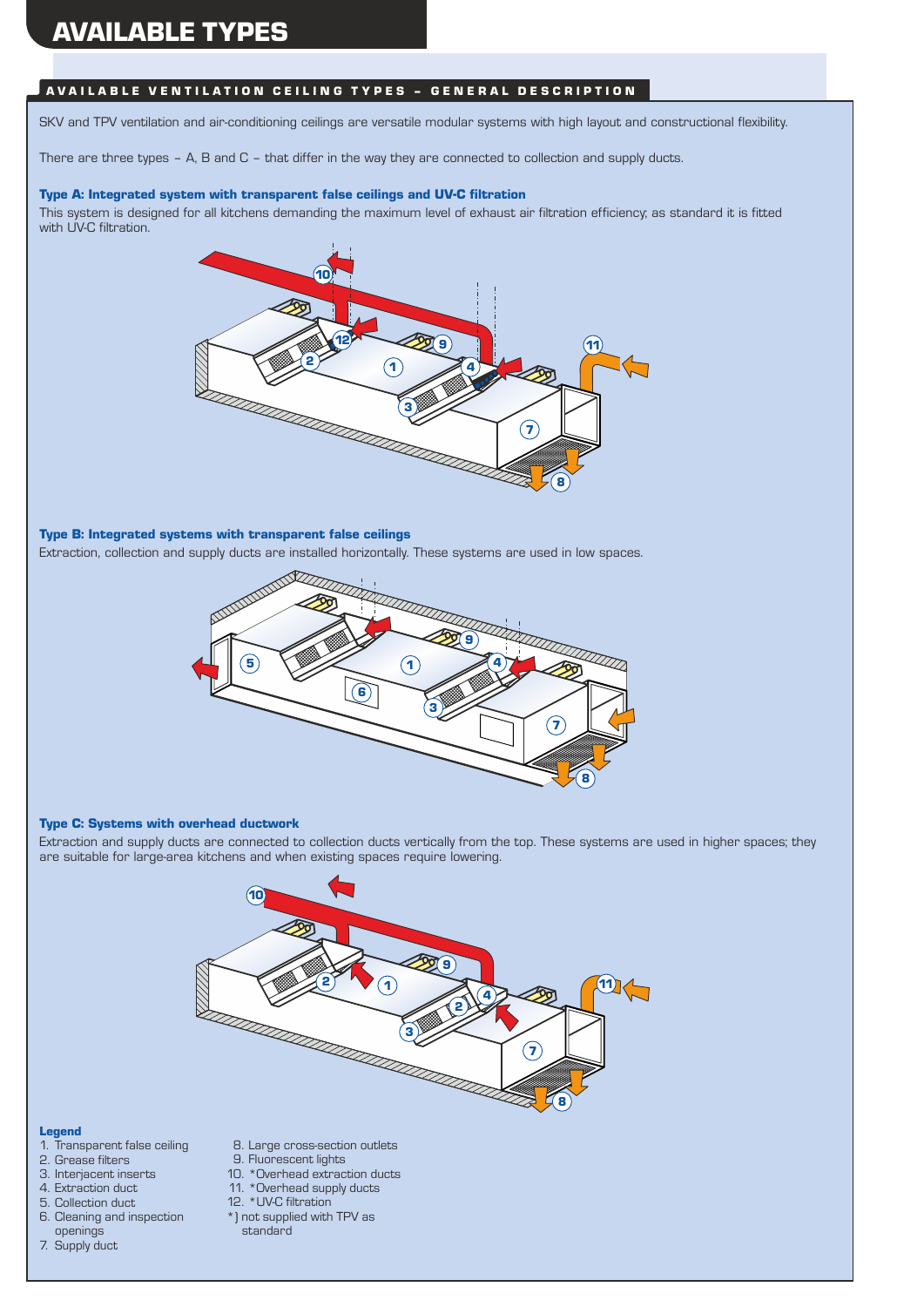### S Y S T E M S



 $\Gamma$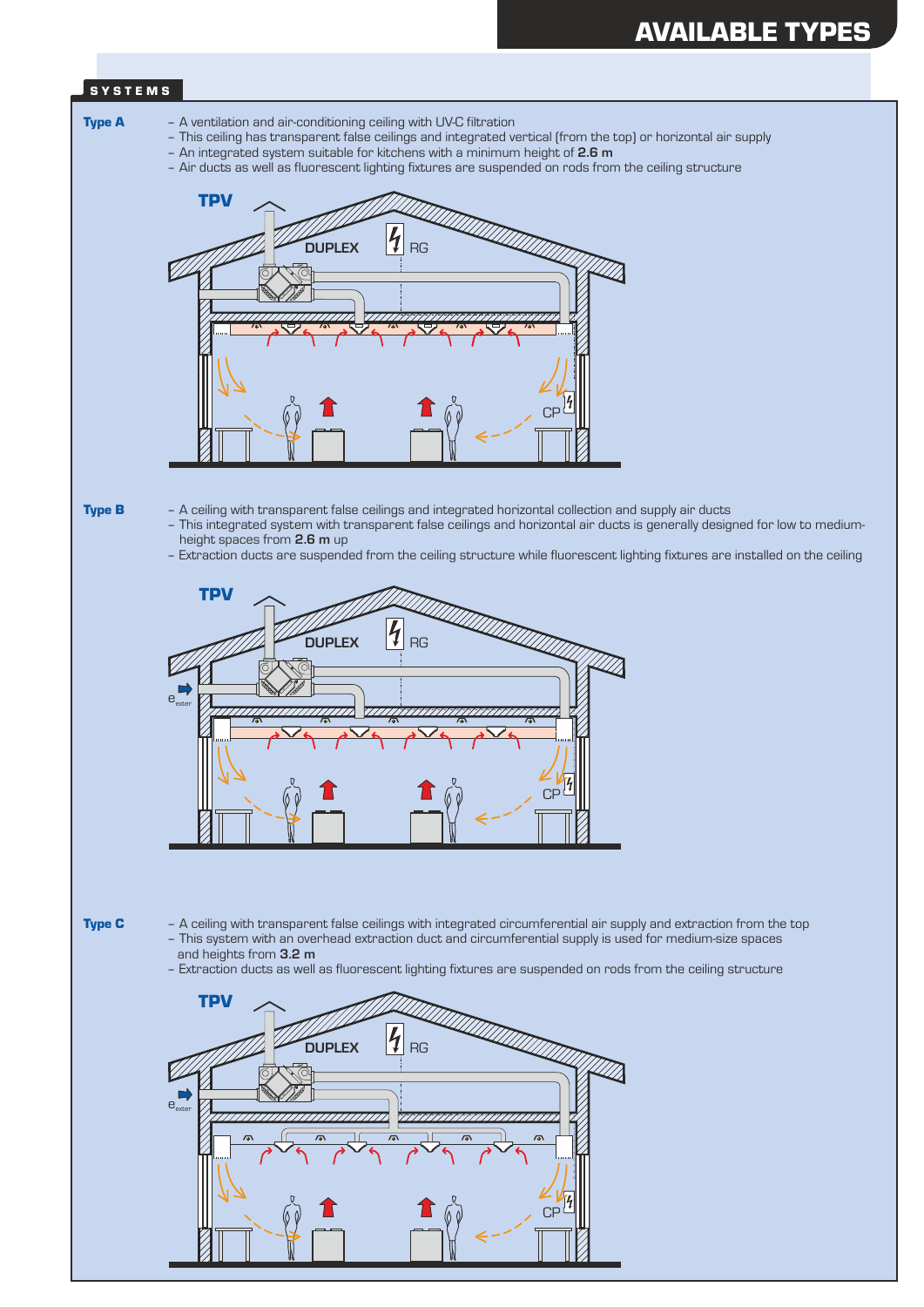## AUTOMATIC OPERATION CONTROL

#### Basic overview

Automatic kitchen ventilation control system is an optional accessory for ATREA's kitchen extractor hoods and extraction ceilings in industrial kitchens.

The microprocessor control system ensures economical operation which depends on the immediate rate of heat generation by kitchen equipment, thus preventing the costly operation of fans at times when no cooking is taking place or the heat load is reduced.

The basic principle of automatic controls is temperature sensing in the space above appliances and in the kitchen. If these temperatures do not differ, fans are running at a minimum speed to provide the essential air change rate in the kitchen and gas appliances are allowed to run. When the temperature difference between the temperature sensors exceeds the set value, both the exhaust and supply fans automatically switch to a higher power level. If the temperature difference increases any further, both fans switch to the maximum power level. When the difference becomes lower, the power level is automatically reduced or changes to the basic minimum air change rate.

#### Advantages of automatic controls

- Energy-saving operation
- Ensures perfect hygienic conditions in kitchens
- External signal from convection ovens for maximum performance
- Continuous ventilation power control (0–10 V)
- Optional fully automatic ventilation power control depending on immediate loads from the kitchen
- Temperature- and humidity-based control
- Zone ventilation of facilities and cooking sections
- Remote access
- A weekly programming option
- Holiday mode (for use for instance on bank holiday days)
- An option to set several operation segments for a single day
- Heating and non-heating season control





A well-designed automatic control system primarily aims at eliminating the human factor to reduce the energy intensity of fan operation and ventilation air re-heating.

The graph compares annual costs to run fans in relation to ventilation capacity and daily operation (for CZK 3.50 / KWh of power). The graph does not include energy savings on air re-heating!!

#### **The calculation is provided for the following parameters:**

HVAC system parameters: Dp = 550 Pa, fan efficiency 0.55, 300 days / year in use, the automatic control system reduces performance in 70 % of operation time to 45 %  $N_{\text{max}}$ 

#### **Conclusion**

The return on investment in an ATREA-type automatic control system generally tends to be within 1 year.



#### **MAINTENANCE AND CLEANING**

#### **Maintenance**

Maintenance primarily means the regular cleaning of grease filters. Cassette grease filters can be removed and cleaned very easily using a dishwasher or in a sink in water with detergent. Cleaning is recommended every 10–20 days depending on the type of kitchen facility and contamination.

#### Cleaning

All stainless sheet metal surfaces are cleaned using special cleaning and preservation agents such as Cilit Bang every 1–3 month depending on the type of kitchen facility.

Collecting air ducts are fitted with cleaning openings with air-tight covers to allow checking the level of contamination and conducting maintenance.

Transparent polycarbonate false ceiling hardly get contaminated at all due to their completely smooth surface. At the same time the "no-drop" finish prevents the formation and dripping of condensate drops.

#### Replacing fluorescent lighting fixtures

Fluorescent lights are accessible after unfastening the air-tight transparent false ceiling by loosening the screws and moving it forward to the adjacent field.



The way of fastening Makrolon false ceiling using eccentric click-on clips.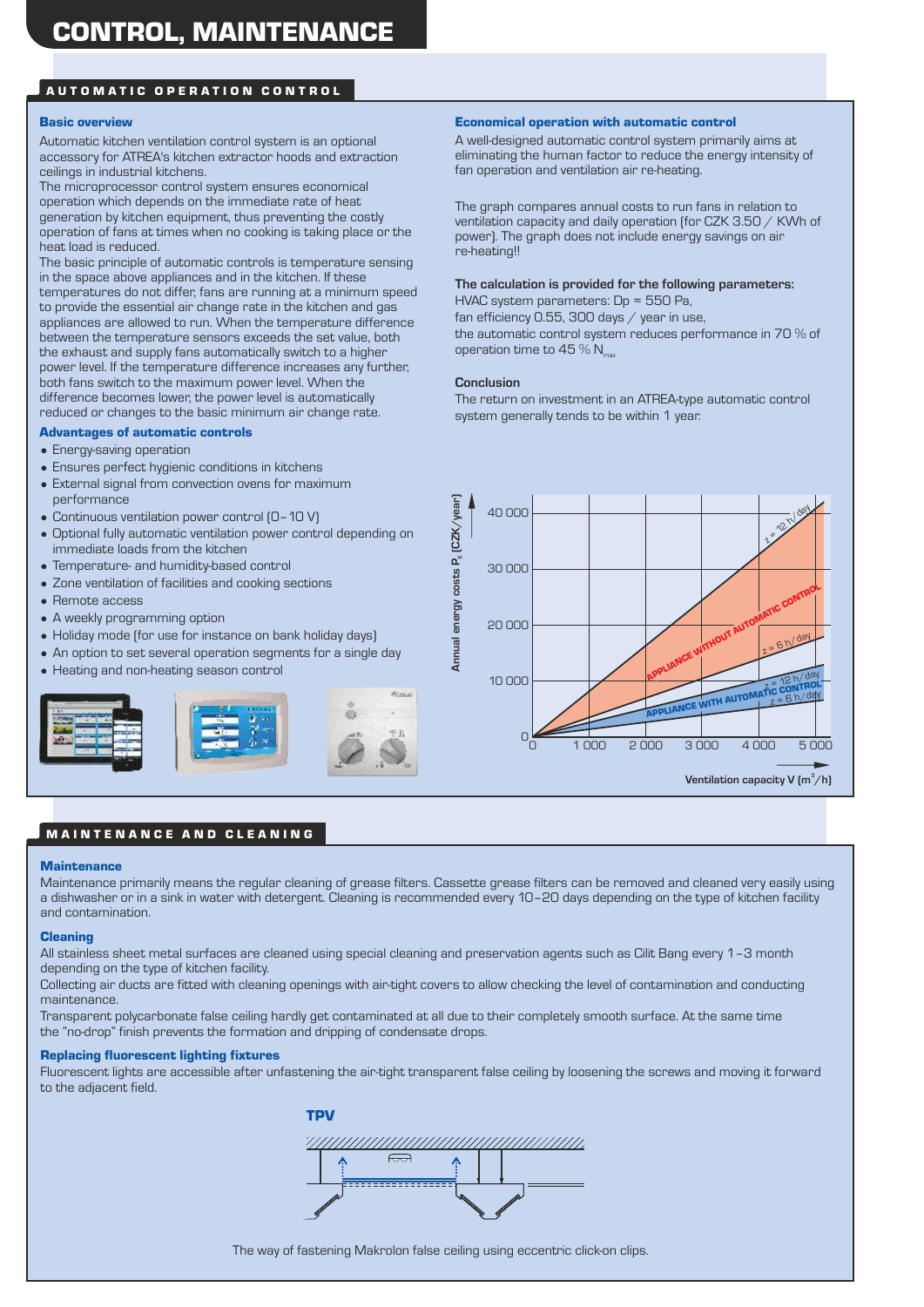### DESIGN, SIZING AND ORDER SPECIFICATION

#### 1) Concept design

A ceiling type and the position of extraction ducts in a M = 1,800–2,400 mm module using ATREA s.r.o.'s design is selected based on the specified space and the layout of kitchen equipment, the height and the way of connecting to a HVAC system. The cross-sections of collection and supply ducts and the number of grease filters are then determined for the ventilation capacity calculated. If kitchen appliances with the extraction of waste gases ("B") are used, flue passages through the ceiling must be indicated on the drawing.

#### 2) Sizing

The air capacity of the extraction ceiling is sized according to VDI 2052 guidelines; the extraction air volume is calculated by ATREA's free application "Kitchen ventilation" (available on **www.atrea.eu** or on a CD).

For sizing an SKV system we recommend maintaining the airflow speeds and volumes:

| – Grease filters   | ÷      | $w = 0.8 - 1.0$ m/s | $V_1 = 200 - 250 \text{ m}^3/\text{h/pc}$ |
|--------------------|--------|---------------------|-------------------------------------------|
| - Extraction ducts | $\sim$ | $w = 3.0 - 4.0$ m/s | $V_1$ = 1 000-2 900 m <sup>3</sup> /h     |
| - Collection ducts | ÷.     | $w = 6.0 - 7.0$ m/s | $\Sigma$ V ~ According to cross-section   |
| - Supply ducts     | ÷      | $w = 5.0 - 6.0$ m/s | $\Sigma$ V ~ According to cross-section   |
|                    |        |                     |                                           |

#### 3) Heat recovery design (HRC)

The vast majority of kitchen ventilation projects benefit economically from a heat recovery system and their installation is recommended. ATREA's plastic plate recovery exchangers can be used for ceilings (in a machine room or integrated in an AHU unit, e.g. RVX, RVZ or DUPLEX systems).

#### 4) Automatic HVAC operation control design

For high-performance systems (above 2,500 m $^3$ /h) it is returnable to install ATREA's automatic operation control to ensure optimum ventilation performance in relation to immediate heat generation from cooking. If the control system is to be included, the order must specify the type and size of fan motors (voltage or frequency speed control).

#### 5) Technical clarification and ordering

The customer makes an order with the producer specifying items 1–4, accurately indicating all plan dimensions (including tolerances), heights, shafts including utility passages (gas flues, if any) through the ceiling and specifying the kitchen ceiling type to design the method of fastening. If the wiring is completely installed by ATREA, zones for lighting control and cable routes must be additionally defined. The producer compiles the technical design (including the layout of lights and sensors, if any, and the wiring diagram) and hands it over to the customer with a complete project quote.

### SAMPLE PROJECT SPECIFICATION **SAMPLE DESIGN SOLUTION**

#### Ceiling specification sample

Type: "B" – with transparent false ceilings and integrated horizontal collection and supply ducts

| $: 9635 \times 4895$ mm (tolerance $\pm 15$ mm) |
|-------------------------------------------------|
| $H = 3120$ mm                                   |
| : $V = 4800 \text{ m}^3/\text{h}$               |
| : $n = 32 / h^1 /$                              |
| : External unit DUPLEX                          |
| : Voltage-controlled fans                       |
| : Fluoresecent - supplied with SKV              |
|                                                 |



#### Simplified ceiling design sample

- Type: "B" with transparent false ceiling and integrated horizontal collection and supply ducts
- Extraction ducts : 630 x 450 mm length 4 030 mm

 $\therefore$  Supply – 80 Pa

- $-4$  pcs
- Collection ducts : 400 x 500 mm length 9 620 mm  $\therefore$  450 x 500 mm – length 9 620 mm
- 
- 
- Filters : 500 x 150 mm 24 pcs
	- Extraction 105 Pa